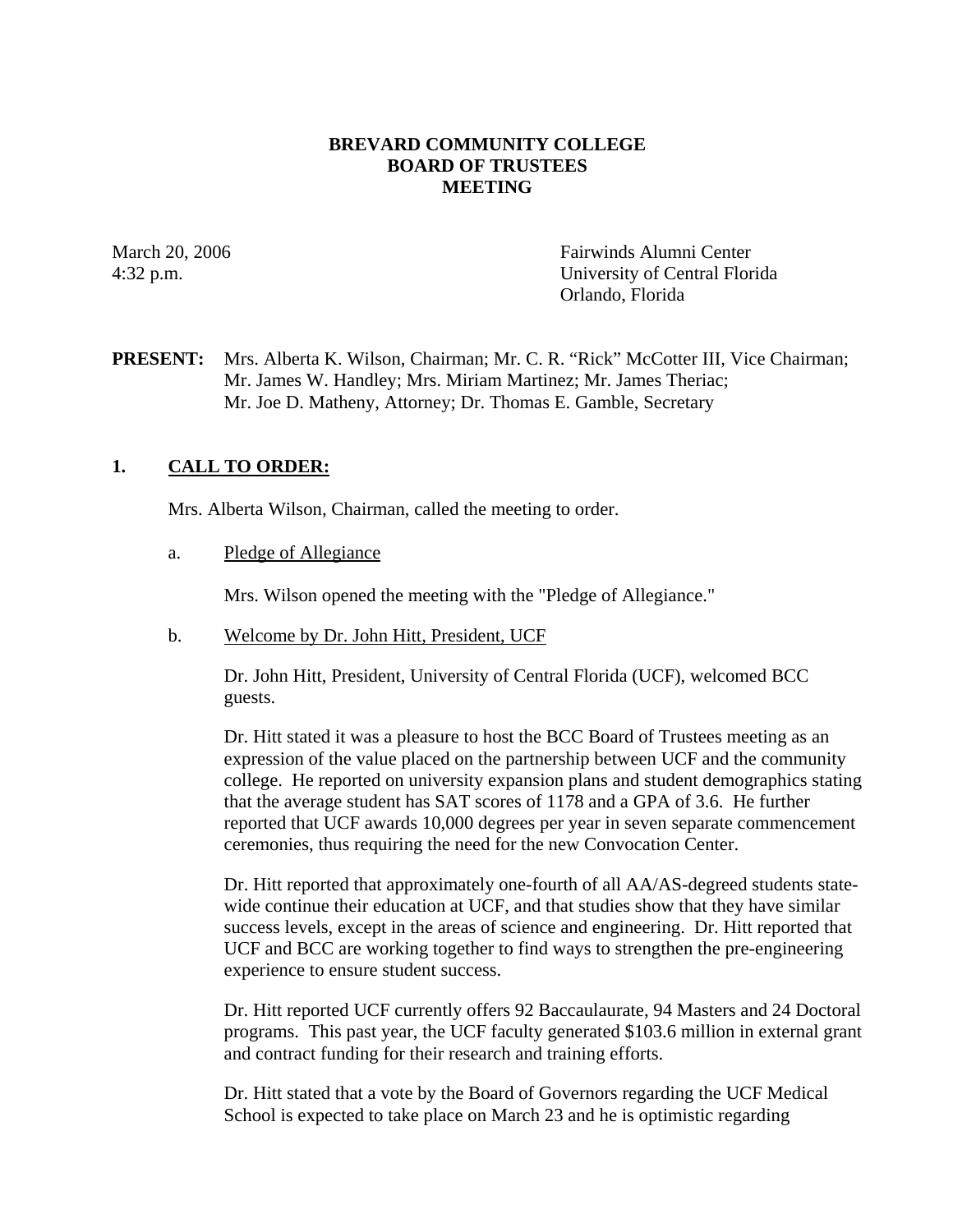Board of Trustees Meeting March 20, 2006 Page -2-

> approval. He said that this is an important step in light of projected health care professional shortfalls in Florida.

Dr. Hitt reported the number one priority to most residents is quality, affordable undergraduate education, which will continue to be the primary focus of the college. In addition, he reported the view that access for students with the ability and desire to receive quality, affordable education is a primary goal. He reported that the UCF admission process has become very competitive, but a strategic initiative to provide access to community college students following their completion of the AA degree is available. He reported the UCF-Community College Consortium rollout is a major step to ensuring access.

#### c. Recognition of UCF Administrators

Mr. Theriac reported that Dr. Hitt has one of the finest administrative teams in upper division education, as reflected by UCF's rapid rise in prominence. He introduced Dr. Thomas Huddleston, Vice President, Administrative Marketing, Communications, and Admissions; Dr. Beth Barnes, Vice President and Chief of Staff; Dr. David Harrison, Vice Provost, Regional Campuses; and, Dr. Jim Drake, Southern Region Director and Associate Vice President for Academic Affairs, Regional Campuses; and,. The Trustees thanked them all for their assistance and hospitality.

d. Additions/Corrections to Agenda

Mr. Handley requested Items 8.c., "Approval of Revised By-Laws for the Cocoa Village Playhouse;" and 9.b. "Approval of Revisions to the College Fee Schedule" be removed from the consent agenda.

# **2. CONSENT AGENDA:**

Mrs. Wilson recommended approval of the remaining consent agenda items.

- 3.a. Minutes Board of Trustees Retreat February 27, 2006
- 3.b. Minutes Board of Trustees Workshop Meeting February 27, 2006
- 3.c. Minutes Board of Trustees Meeting –February 27, 2006
- 8.a. Summary of Personnel Actions
- 8.b. Approval of Out-of-Country Travel for Ms. Arrington
- 9.a. Approval of the February Monthly Summary of Income and Expenditures
- 9.c. Approval of 2006-2007 Private Contributions for Matching Purposes

Mr. McCotter moved approval of the consent agenda items, as amended. Mrs. Martinez seconded the motion. All those voting in favor of the motion – McCotter, Martinez, Handley, Theriac and Wilson; opposed – none. Motion unanimously approved.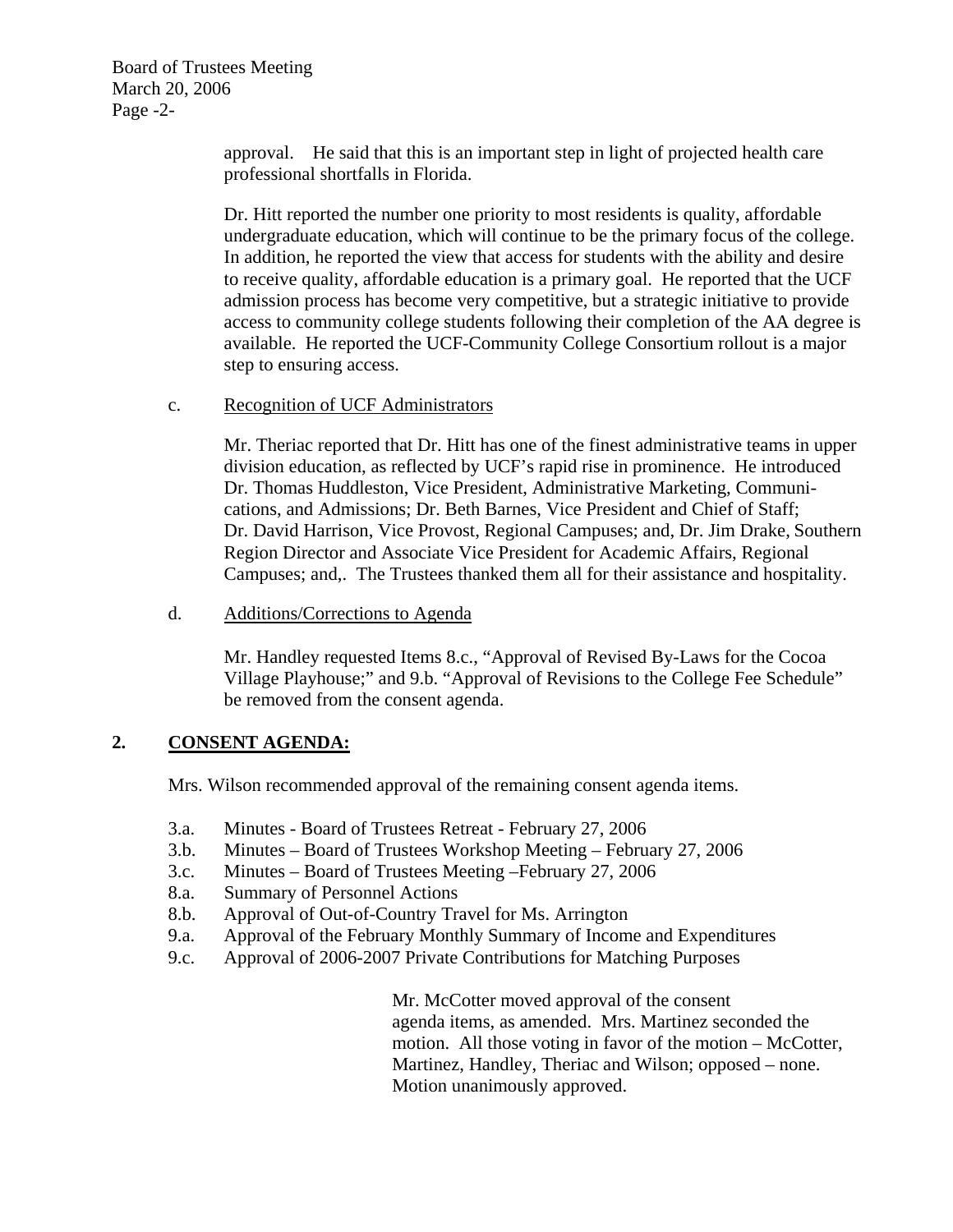### **3. APPROVAL OF OFFICIAL MINUTES OF PREVIOUS MEETINGS:**

a. Minutes - Board of Trustees Retreat- February 27, 2006

Approved - consent agenda.

b. Minutes – Board of Trustees Workshop Meeting – February 27, 2006

Approved – consent agenda.

b. Minutes – Board of Trustees Meeting – February 27, 2006

Approved – consent agenda.

#### **4. COMMUNICATIONS:**

a. Report on UCF/College Consortia

Dr. David Harrison, Vice Provost, University of Central Florida (UCF) Regional Campuses, reported on the significance of the UCF-Community College Consortium. He stated that Dr. Hitt has a commitment to local educational access and the idea for the Consortium began with a lunch meeting hosted by Dr. Gamble in May 2005, for UCF and regional community college presidents. Strategies were discussed at this meeting on how to meet burgeoning demand projections for higher education in the next ten to twenty years and participants committed to partnering to provide access to students to higher education. This agreement led to the Consortium Agreement, which will allow a deeper level of collaboration between UCF and the community colleges. Dr. Harrison further discussed some challenges related to this commitment, primarily ensuring adequate resource infrastructure and student advising to the students served by the colleges to provide a smooth transition from admission at the community college through the transfer into UCF.

Dr. Harrison said this partnership is a ground-breaking effort which should be communicated and marketed for public awareness.

b. Report on BCC Relationship with UCF

 Dr. Don Astrab, Executive Vice President/Chief Learning Officer introduced Dr. Brenda Fettrow, Vice President, Student Services. Dr. Fettrow reported that much excitement surrounds the Consortium initiatives. She provided a handout of "Regional Higher Education Consortium Agreement System Design Principles" which outline the implementation plans for students who are identified as "Consortium Students" which will minimize excess credit hours for students. She reported that finding a solution for the Consortium institutions to share data are being addressed, which is key to successful implementation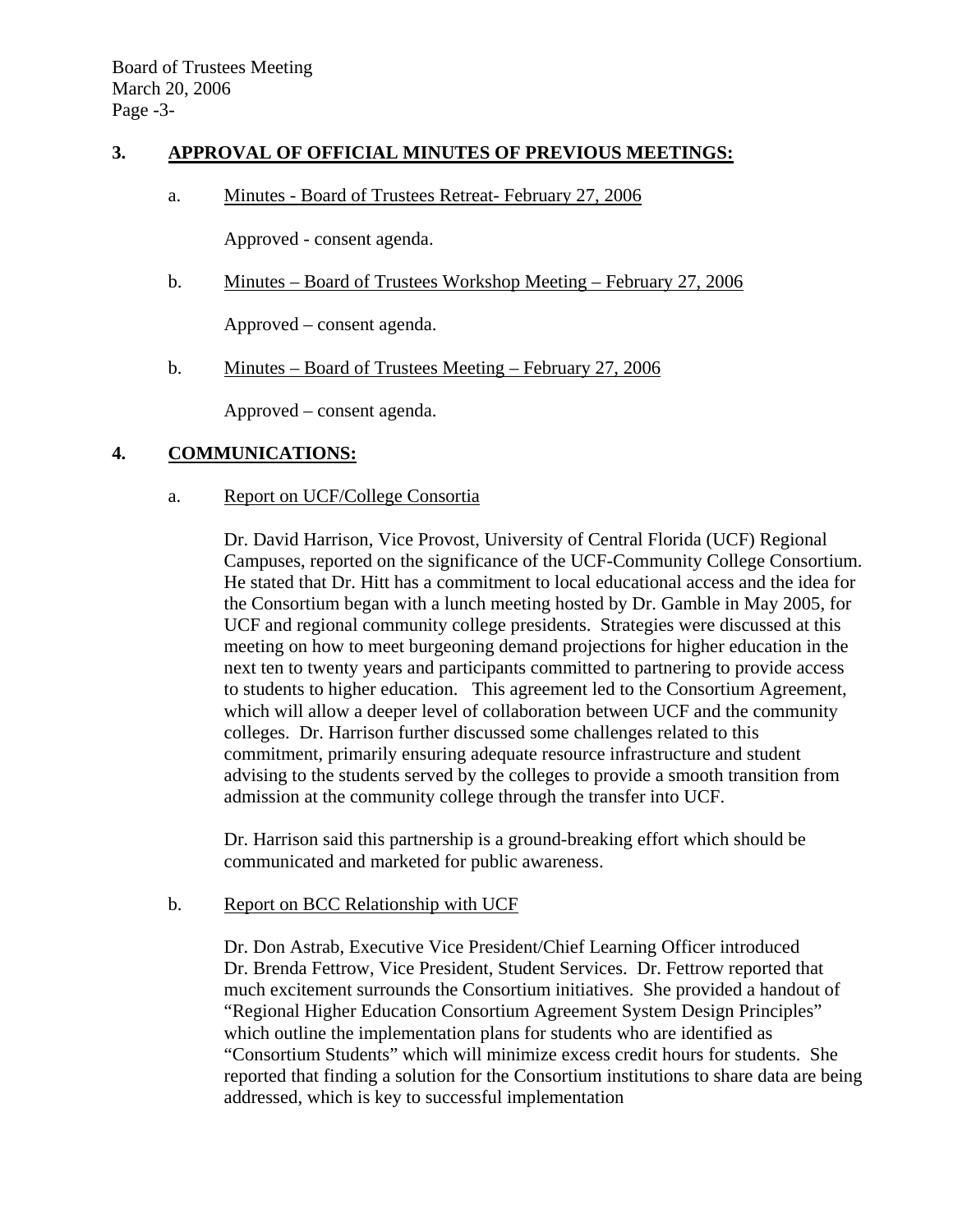Board of Trustees Meeting March 20, 2006 Page -4-

> Dr. Astrab reported that he and Dr. Fettrow have been diligently working on Consortium implementation plans with Dr. Harrison and Dr. Paula Gastenveld, Provost, Valencia College. He further reported that he and Dr. Harrison presented the partnership initiative at the League for Innovations in Atlanta this week. Dr. Astrab said that participants were excited about the partnership that we share and made many inquiries relating a desire to seek similar partnerships. Dr. Astrab further reported on academic initiatives, including the Pre-Engineering 2+1+1 program, and the Burnette honors initiative. Dr. Astrab said the goal is to create an academic culture that will provide a strong framework for the initiatives; the creation of Academic Dean and Workforce Director positions was key to this plan. Dr. Astrab further reported that other Academic Departments at UCF and BCC are taking the initiative to study how similar partnerships could be formed in their discipline areas.

 Dr. Gamble reported that non-credit, continuing education classes are also being explored for partnership opportunities. He also stated that BCC will have a leadership role in the Consortium due to a partnership history with UCF, and will offer guidance and reassurance to other community colleges during the transition. Dr. Gamble called the board members' attention to the survey provided in Section 4.b. of the Board materials, as media inquiries are likely in the future regarding the value of the relationship. Dr. Gamble concurred with Mr. Handley's suggestion that goals related to this partnership be included in the Strategic Plan.

Mr. Theriac reported favorably on Dr. Drake's role in the partnership.

(Mrs. Martinez departed - 5:10 p.m.)

# **5. CITIZEN'S PRESENTATION:**

None.

# **6. CONSTRUCTION AND DEVELOPMENT:**

None.

# **7. OLD BUSINESS:**

7.a Report on Pending Legal Actions – Mr. Matheny

Mr. Matheny reported that the legal report which was provided in the Board packages should be updated to include good news regarding local storm water ordnances. In summary, the college has been excused from annual storm water disposal fees previously assessed in Cocoa, Melbourne and Titusville areas. There is currently no storm water ordinance in Palm Bay.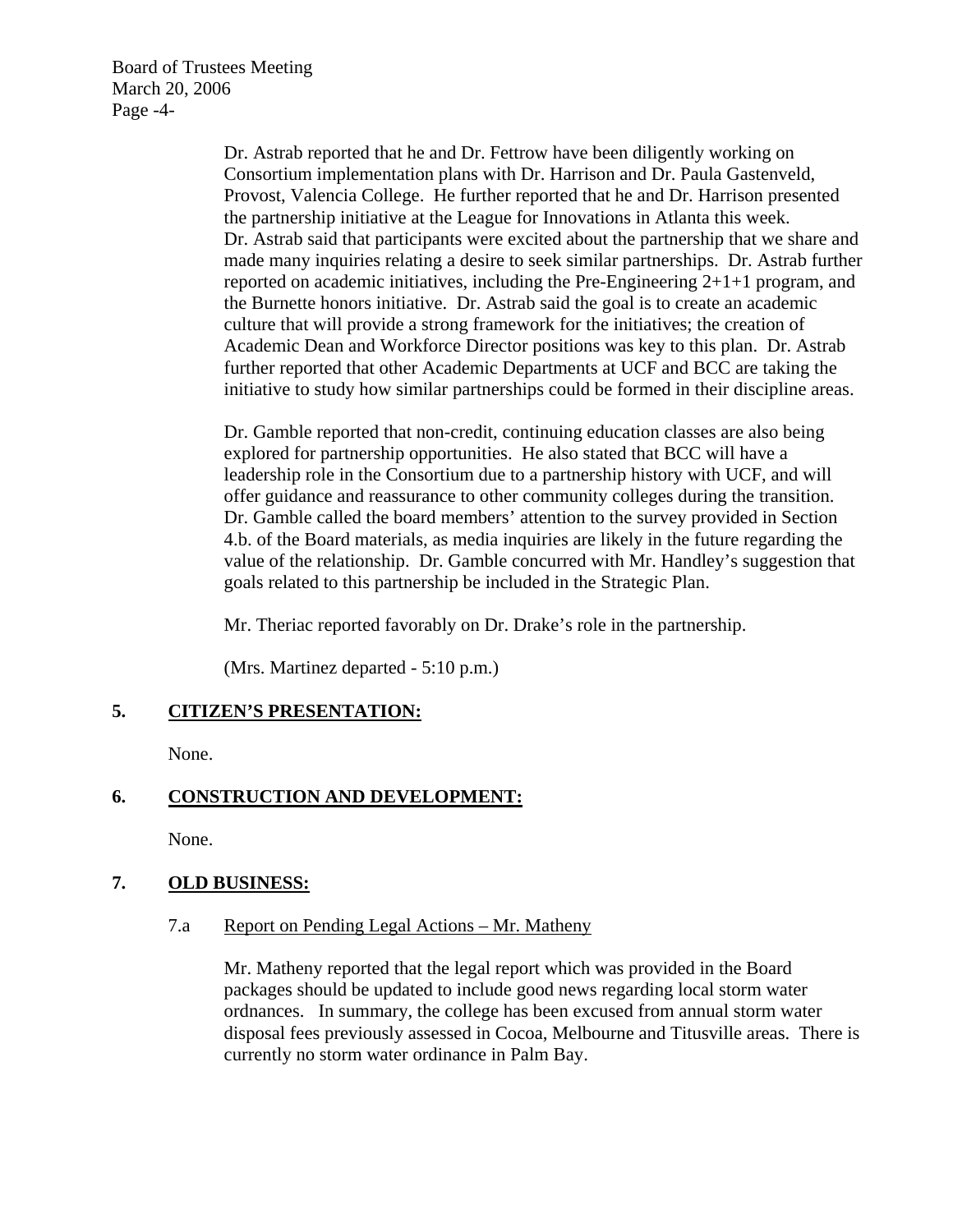### (1) Report on Revisions to Lowe's Agreement

Mr. Matheny reported on December 19 the Board approved the Lowe's contract with the provision that three modifications be made, which have now been accomplished. The documents have been reviewed and feel that no further conflicts exist. Mr. Matheny reported no vote is necessary by the Board as the approval was already voted on December 19. The contract will be executed today with construction to begin in the next few months, and the Lowe's donation to the Foundation will be funded at closing.

### (2) Report on Palm Bay Academy Closing Extension

Mr. Matheny reported Mr. Hank Simon, lead developer for Palm Bay Academy project, has requested a further six-month extension (until September 30, 2006) for closing on this project due to unforeseen delays. Mr. Simon offered the college a monthly \$10,000 non-refundable advance, in addition to the \$28,530 in return for positive consideration of this extension. Mr. Matheny advised that the current extension expires March 31.

> Mr. Theriac moved approval of the additional six month extension of the Palm Bay Academy (PBA) closing to September 30, 2006, provided PBA pays a \$10,000 nonrefundable fee each month in addition to the existing deposit on hand of \$28,530. Mr. McCotter seconded the motion with discussion.

Mr. McCotter recommended the Board accept the motion with the amended provision that the current deposit of \$28,530 be released to the college at the time the extension agreement is signed. In addition, the \$10,000 monthly advance should be made immediately available to the college rather than held in escrow. All those voting in favor of the motion, as amended – Theriac, McCotter, Handley and Wilson; opposed – none. Motion unanimously approved. (Martinez-absent)

Mr. Little reported that he supports the extension; however, the Board should be aware of rising land values when deciding future extensions. Mr. McCotter concurred, however, stated that the college would benefit from the surveys, etc. completed by Palm Bay Academy should the contract default.

# **8. NEW BUSINESS:**

#### a. Personnel Actions

Presented to the Board for information only; with no action required.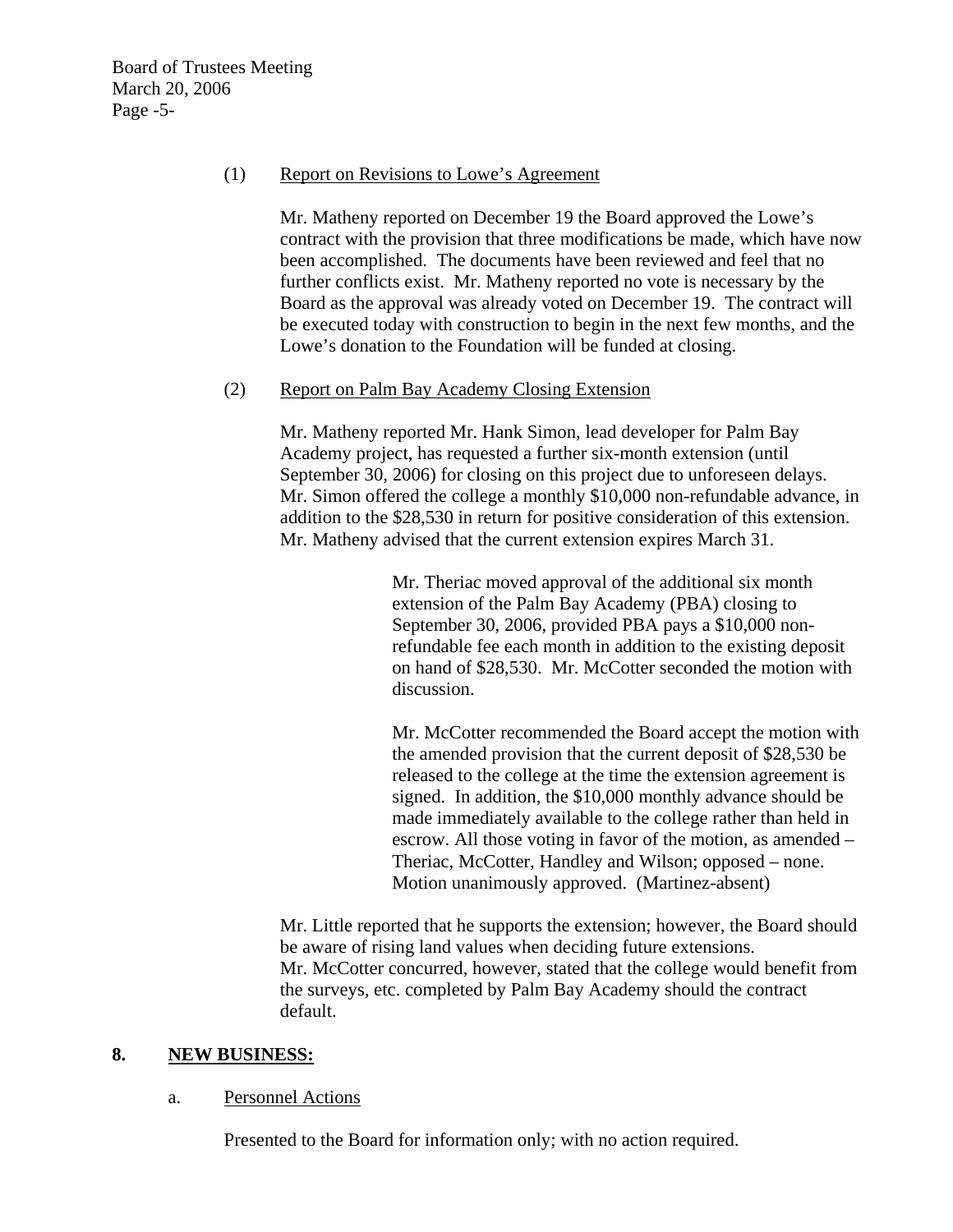Board of Trustees Meeting March 20, 2006 Page -6-

b. Approval of Out-of-Country Travel for Ms. Arrington

Approved - consent agenda

c. Approval of Revised By-Laws for the Cocoa Village Playhouse

Dr. Fettrow reported the Cocoa Village Playhouse (CVP) board membership from 17 to 35 was recommended to increase fundraising capability, as well as increasing meeting participation and community outreach efforts. Mr. Matheny reported he met with the CVP Executive Committee who reported they concurred with the reasoning provided by the King Center Board when increasing their board membership. Mr. Matheny reported the quorum requirement of one-third membership and term limits remain the same. Dr. Fettrow reported that she recommended a modification to include staggered terms. The Administration and Board concurred. Mr. Matheny will draft changes to include provisions for staggered terms. Dr. Gamble recommended approval of the revised by-laws for the Cocoa Village Playhouse.

> Mr. Handley moved approval of the revised By-Laws for the Cocoa Village Playhouse, with added provision for staggered terms. Mr. Theriac seconded the motion. All those voting in favor of the motion – Handley, Theriac, McCotter and Wilson; opposed – none. Motion unanimously approved. (Martinezabsent)

- d. Request for Future Board Meeting/Workshop Agenda Items
	- (1) Mrs. Wilson requested a report on bookstore operations/textbook costs be provided at a future meeting.

# **9. FINANCIAL ACTIONS:**

a. Approval of February Monthly Summary of Income and Expenditures

Approved - consent agenda.

b. Approval of Revisions to the College Fee Schedule

Dr. Brenda Fettrow reported after careful consideration she recommended the student application fee be increased from \$20.00 to \$30.00, which would be the first increase in more than 20 years. She stated the increase would more accurately reflect the administrative cost of processing each application. If approved, the fee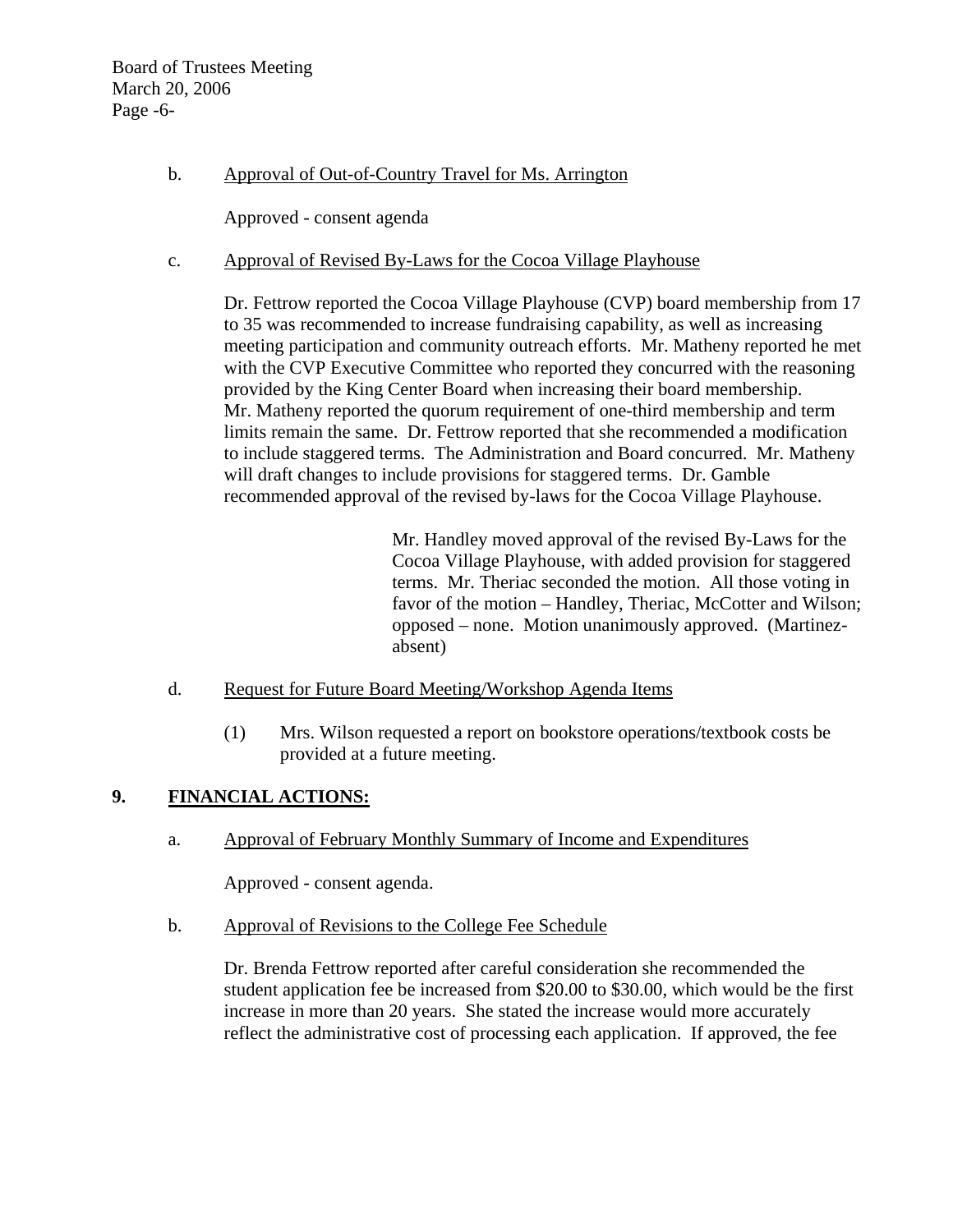Board of Trustees Meeting March 20, 2006 Page -7-

> increase would generate an additional \$10,000 in revenue. Dr. Gamble recommended approval of the revision to the college fee schedule.

> > Mr. Handley moved approval of the revisions to the college fee schedule. Mr. McCotter seconded the motion. All those voting in favor of the motion – Handley, McCotter, Theriac and Wilson; opposed – none. Motion unanimously approved. (Martinez - absent)

### **10. REPORT OF THE PRESIDENT:**

a. SpaceTEC Recognition, Florida Space Day

Mrs. Wilson reported she attended the Florida Space Day recognition given to SpaceTEC program. She stated the program was well represented and was praised by Lt. Governor Jennings.

#### b. Appointment of Board Members

Dr. Gamble reported that the Governor has reappointed Mr. Theriac and has appointed Ms. Kim Tsamoutales, effective June 1, 2006, as members of the Board through May 31, 2010. Mrs. Martinez will be leaving the Board. Dr. Gamble reported that Ms. Tsamoutales will be sent copies of all Board meeting materials and has been invited to attend meetings, as available, prior to her appointment. Dr. Gamble reported that her bio will be distributed to the Trustees when available.

#### c. Roll Out of UCF/Community College Consortium (UCF/CC)

Dr. Gamble reported that an Orlando Chamber Community Luncheon will be held on April 4, at Church Street Ballroom, to highlight new UCF/CC Consortium activities in the region. Dr. Gamble encouraged Board participation in this important event. Dr. Gamble reported that the Board may receive media inquires following the event. He further reported that Ms. Ingrid Matta, Associate Vice President, Community Relations and Marketing, is working with UCF and other Community College marketing specialists to provide a news release to local media.

Dr. Gamble reported that a website will be established providing contact names and phone numbers of individuals who may be contacted for Consortium information at each participating location. Dr. Gamble reported that it will be critical to keep Human Resources and Community Relations apprised as consortium arrangements develop.

d. Brevard's Influential Women of Color Award Ceremony and Celebration

Dr. Gamble reported that Mrs. Wilson will be recognized by Center Stage Entertainment Inc. as being one of ten individuals to be honored as Brevard's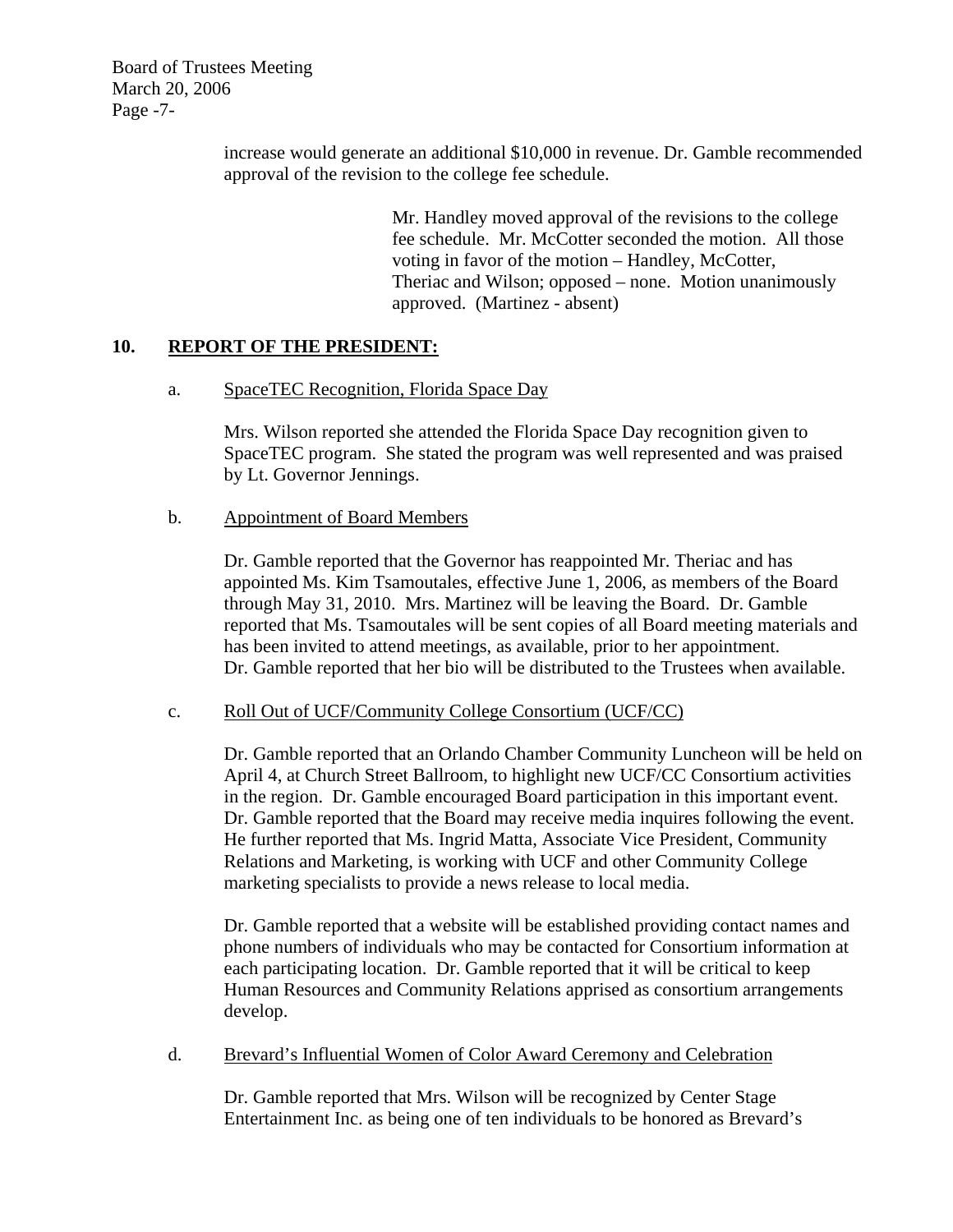Influential Women of Color. The event is scheduled for April 7, 7:00-11:00 p.m. at the Holiday Inn Express in Cocoa, FL. Dr. Gamble encouraged Trustees' participation; notify Ms. Terry Martin if interested.

## e. Cocoa Village Playhouse (CVP) Fundraiser

Dr. Gamble reported the CVP will host a progressive dinner as a final fund raising effort for the Capital Campaign. Information regarding the "It's a Wrap" dinner scheduled for May 5, was distributed to Trustees.

### f. Faculty Contract Negotiations

Dr. Gamble reported the faculty (UFF-BCC) is undergoing the ratification process and they anticipate an answer by March 24, at which time a Special Board meeting may be scheduled to vote on approval.

### g. Athletic Program Brochures

Dr. Gamble reported he distributed new athletic program brochures, which turned out well. In addition, he provided a summary of residential data for athletic team participants. He reported he is pleased that Brevard County talent is being highlighted in the teams, which is also resulting in increased fan participation. Mrs. Wilson requested Dr. Gamble forward a letter to the Athletic Department to express appreciation for his hard work and performance.

# **11. COMMITTEE REPORTS**

(1) a. Architect Selection – Mrs. Martinez

No report.

b. Alumni Association – Mrs. Wilson

No report.

c. BCC Foundation – Mr. Theriac

Dr. Gamble reported the two remaining finalists for the Executive Director position are being interviewed this week. He expects the Executive Committee to promptly make a selection. Dr. Gamble further reported that Dr. Flom's contract expires March  $31<sup>st</sup>$ ; however, she has agreed to assist on a volunteer basis, as needed.

d. Cocoa Village Playhouse (CVP) – Mr. McCotter

No report